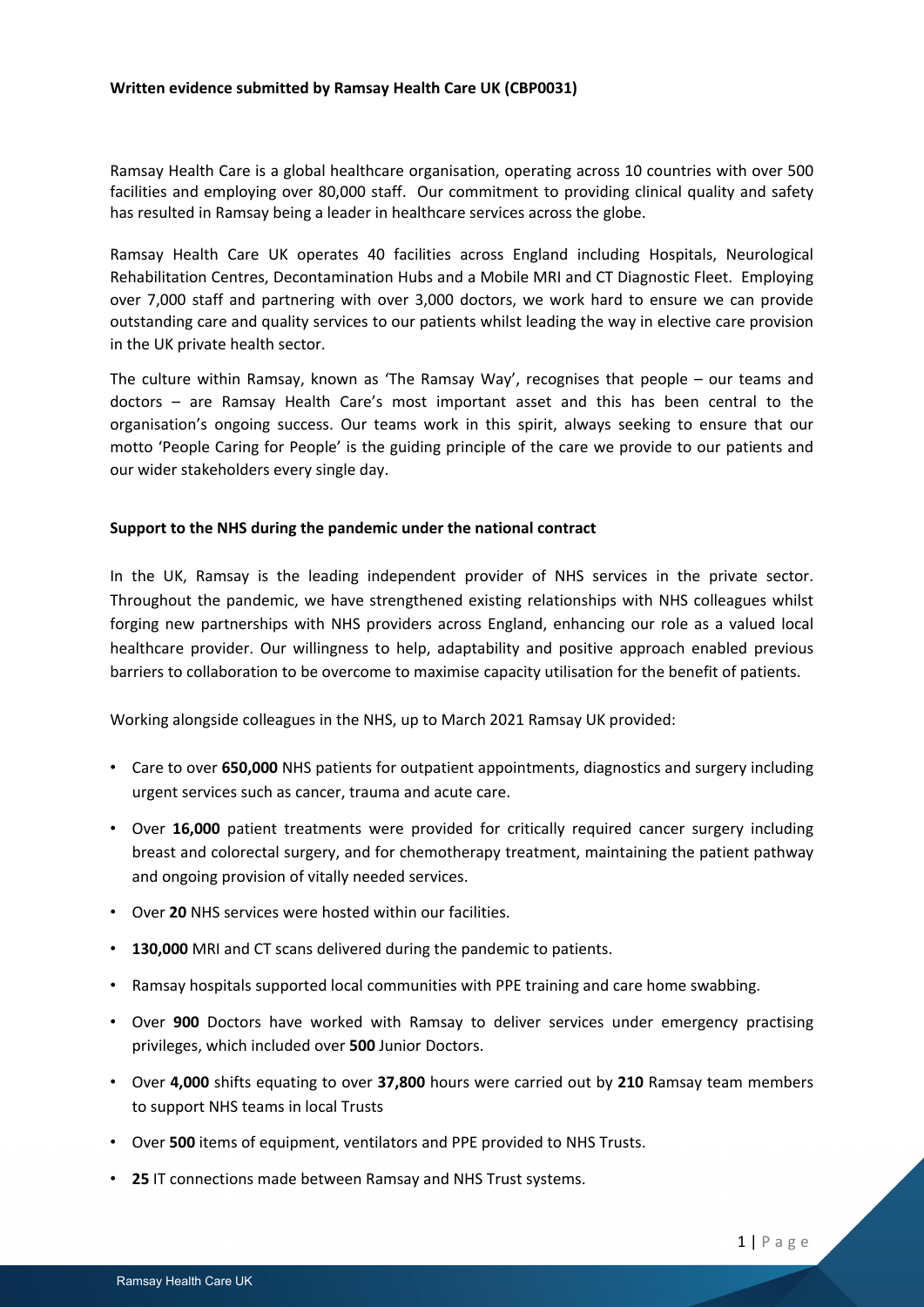• **13** new diagnostic imaging modalities (MRI / CT / 3D Mammography) purchased to support the NHS.

## **Key Summary**

Ramsay Health Care UK is calling on the UK Government, Department of Health and NHS England to reconsider its service delivery model in order to meet the sustained and growing demand upon the public health system.

Five fundamental areas need to be addressed in order to 'move the dial' and make a real impact. In the same partnership style championed during the pandemic, all parts of the UK health system must pull together to clear the significant backlog in demand which has been built up during the COVID pandemic in a consistent, coordinated approach.

## **1. eRS and Patient Choice.**

In order to ensure real choice is available to all patients, waiting times must be easily available and accessible to GPs and patients, to avoid exacerbating the existing waiting list issues and to allow supply and demand to drive productivity in local systems.

## **2. Access.**

Immediate action to open up access for long waiters is necessary but a longer term plan is needed to properly address and drive down waiting lists utilising full capacity in the UK health sector.

## **3. Reporting and Productivity.**

Accurate reporting of waiting to show aggregate performance across the NHS and Independent Sector and hold providers accountable to system performance.

## **4. Contracting.**

Contracting should remain at a local level, but additional funding must be reconciled against productivity and waiting list targets.

## **5. Partnership.**

In the same positive partnership style adopted during COVID, the NHS and independent sector must work together in a consistent, coordinated approach to fully utilise capacity in the system and avoid incouplify in access and health outcomes.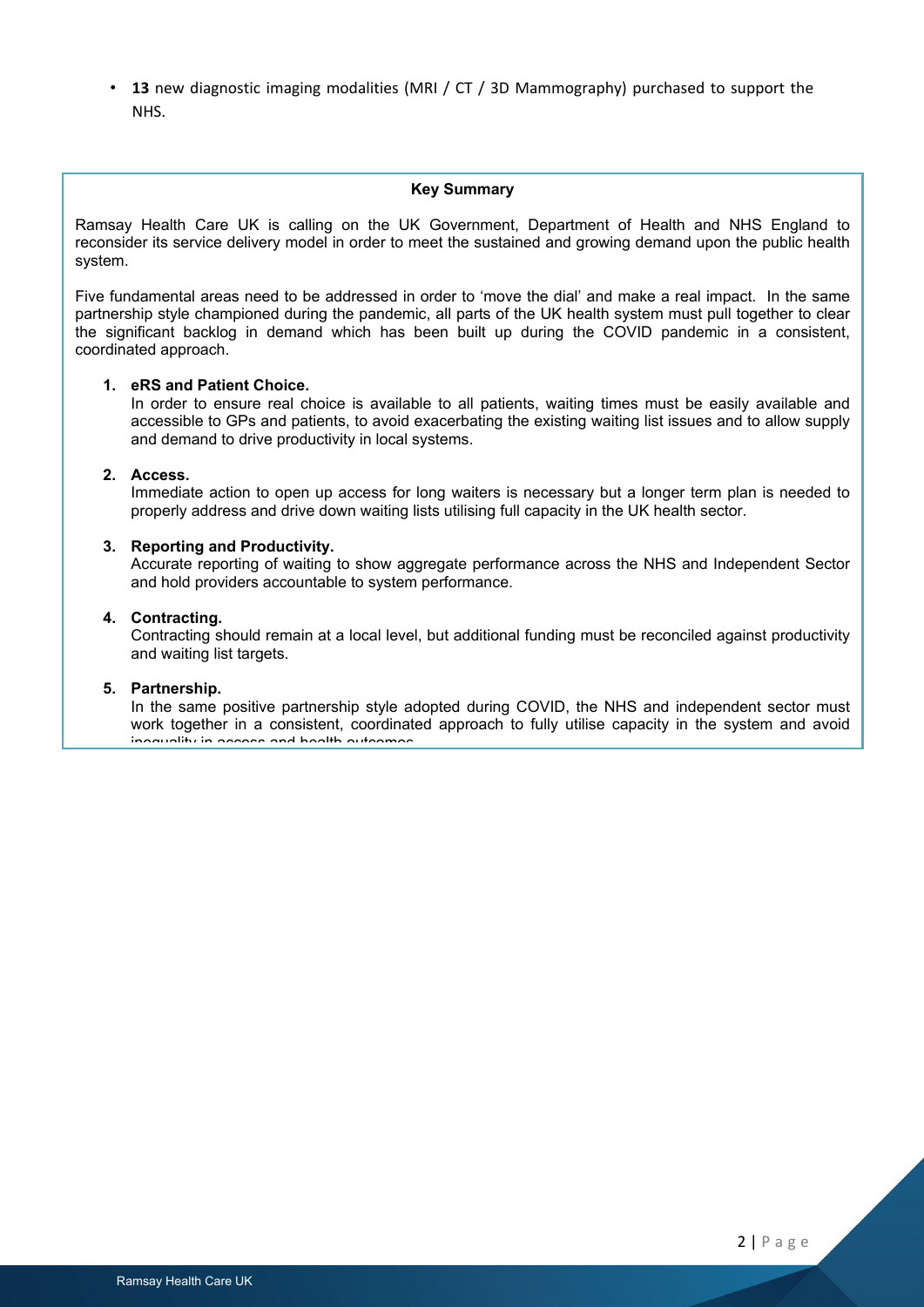## **Introduction**

While there is still much uncertainty about many aspects of how the economy, society and the health systems will recover from the pandemic phase, it is becoming increasingly clear that as we enter the endemic phase of COVID-19 one of the immediate priorities in the UK will be to tackle the  $5.5m<sup>1</sup>$ patients now waiting for planned healthcare.

Each month the problem continues to gradually reveal itself, but the scale of challenge is still not fully understood with reports of a potential further 7.4 million 'hidden waiters' expected to re-enter the system over the coming months. This was highlighted by the Health Secretary in July 2021<sup>2</sup>, who commented as many as 13 million patients could be the true size of the NHS backlog.

COVID-19 is going to be with us in some form or other for years to come. It is likely that there will be geographically specific spikes from time to time especially as new variants emerge. So called "long COVID" will continue to be a problem and will put increasing strain and demand on the health system. The likelihood of further pandemic events or even of severe regional spikes related to the current pandemic will necessitate increased surge capacity in the health system for years to come.

A number of innovations in delivery of healthcare that have been accelerated in the pandemic crisis are likely to persist. These include accelerated delivery of eHealth including tele consultations. These changes should be embraced and continued to be used to assist in faster access and consultations for patients.

A major concern coming out of the pandemic is the effect on the health workforce. It has become obvious that it will be impossible for wealthy countries to continue to depend on overseas workers for a significant part of their health workforce. A more immediate effect of the pandemic in countries heavily exposed to COVID is the issue of burnout. Key staff have been working long hours over many months. They have been exposed to a level of death and emotional pain beyond that most would encounter in their lifetimes. Information indicates a number of key workers are thinking of a change of career. Whether this turns out to be as high as the 20% figure projected in some surveys or a much lower level as things settle down remains to be seen, but it is undoubtedly another stress factor. Staffing was an issue pre-COVID and being unable to retain experienced staff will make dealing with the waiting list issues more challenging in the months ahead.

In recognition of the need for a renewed focus on the growing backlog, Ramsay UK is delighted to have sponsored the recent report, '*[A](https://policyexchange.org.uk/publication/a-wait-on-your-mind/) [Wait](https://policyexchange.org.uk/publication/a-wait-on-your-mind/) [on](https://policyexchange.org.uk/publication/a-wait-on-your-mind/) [Your](https://policyexchange.org.uk/publication/a-wait-on-your-mind/) [Mind](https://policyexchange.org.uk/publication/a-wait-on-your-mind/)*' by Policy Exchange. The report sets out a series of proposals to help tackle the growing elective care backlog in the NHS.

Speaking about the report, Dr Andy Jones, CEO said, "*Ensuring access to high quality care for patients* at the right place and right time is the responsibility of the whole healthcare community not just the *NHS, and efficient management of our waiting lists unlocks benefits across all parts of the health system. The scale of the problem is vast and requires immediate action, this report helps to provide* realistic proposals for how to tackle the backlog and ensure that the patient is always kept at the *centre of the decisions made."*

<sup>&</sup>lt;sup>1</sup> [June](https://www.england.nhs.uk/statistics/wp-content/uploads/sites/2/2021/08/RTT-statistical-press-notice-Jun21-PDF-410K-69343.pdf) [2021](https://www.england.nhs.uk/statistics/wp-content/uploads/sites/2/2021/08/RTT-statistical-press-notice-Jun21-PDF-410K-69343.pdf) [NHS](https://www.england.nhs.uk/statistics/wp-content/uploads/sites/2/2021/08/RTT-statistical-press-notice-Jun21-PDF-410K-69343.pdf) [RTT](https://www.england.nhs.uk/statistics/wp-content/uploads/sites/2/2021/08/RTT-statistical-press-notice-Jun21-PDF-410K-69343.pdf) [Waiting](https://www.england.nhs.uk/statistics/wp-content/uploads/sites/2/2021/08/RTT-statistical-press-notice-Jun21-PDF-410K-69343.pdf) [Time](https://www.england.nhs.uk/statistics/wp-content/uploads/sites/2/2021/08/RTT-statistical-press-notice-Jun21-PDF-410K-69343.pdf) [Data](https://www.england.nhs.uk/statistics/wp-content/uploads/sites/2/2021/08/RTT-statistical-press-notice-Jun21-PDF-410K-69343.pdf)

<sup>2</sup> <https://www.bbc.co.uk/news/uk-57793122>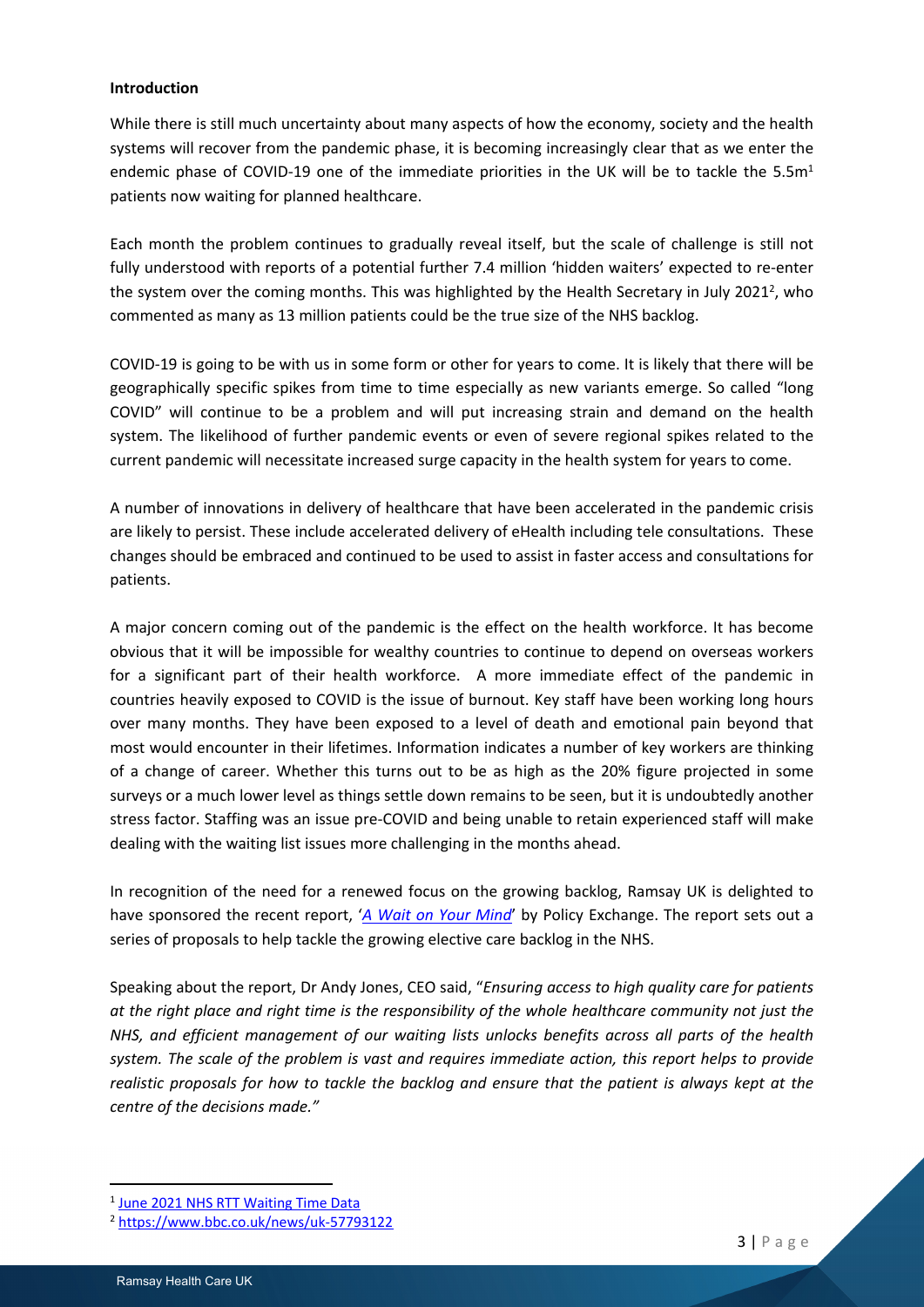A failure to address waiting lists has quantifiable consequences for health outcomes. Extended waiting for treatment is not acceptable and has significant consequence of delayed diagnosis, advanced disease at the point of treatment, comorbidity complexity and poorer outcomes. A reduced but significant waiting list is not a performance metric of a global leader in health service delivery.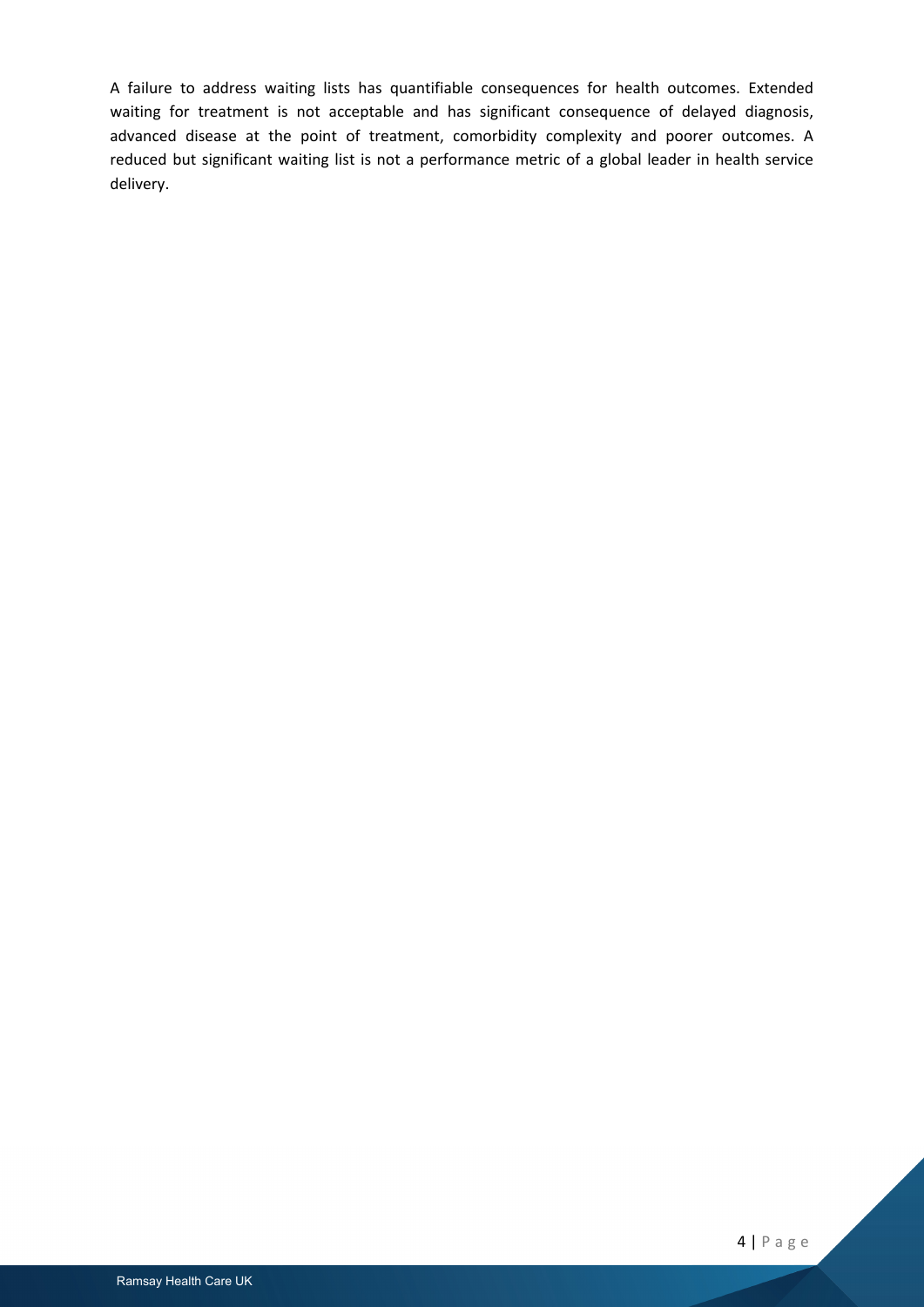## **Recommendations**

It is a fundamental responsibility of the UK government to be bold in helping the NHS gain a firm grasp of the backlog to make a meaningful inroad into driving down the waiting lists across all specialities, and ensure patients can access healthcare when and where they need it within reasonable timeframes. All parts of the healthcare community must be utilised to achieve this, learning best practice and maximising capacity for the benefit of patients. Whilst the prioritisation of patients is undoubtedly important, this is not addressing the fundamental problem and will not achieve a significant reduction in the overall numbers of patients waiting for elective care.

Ramsay is proud to be the leading independent provider of NHS services in the UK. Analysis based on 2019/20 NHS data for elective admissions demonstrates that Ramsay delivered the highest volumes of elective care across the NHS and private sector with almost 150,000 elective admissions in the period. In addition, Ramsay receives the highest volume of eRS referrals from primary care each month. Our experience and collaboration with NHS colleagues during the pandemic and otherwise has informed our understanding of the potential to achieve quality services and outstanding patient care through efficiencies in patient management, staffing and theatre utilisation.

| <b>RANK</b>    | <b>ORGANISATION</b>                    | # ADMISSIONS | <b>REL_FREQ</b> | <b>CUM_FRE</b><br>Q |
|----------------|----------------------------------------|--------------|-----------------|---------------------|
| $\mathbf{1}$   | <b>Ramsay Health Care UK</b>           | 146286       | 2.5%            | 2.5%                |
| $\overline{2}$ | Circle/BMI                             | 121412       | 2.1%            | 4.6%                |
|                | UNIVERSITY HOSPITALS BIRMINGHAM NHS    |              |                 |                     |
| 3              | FT.                                    | 106068       | 1.8%            | 6.4%                |
| $\overline{4}$ | MANCHESTER UNIVERSITY NHS FT           | 105778       | 1.8%            | 8.3%                |
| 5              | SHEFFIELD TEACHING HOSPITALS NHS FT    | 105300       | 1.8%            | 10.1%               |
|                | THE NEWCASTLE UPON TYNE HOSPITALS      |              |                 |                     |
| 6              | <b>NHS FT</b>                          | 90342        | 1.6%            | 11.6%               |
|                | <b>GUY'S AND ST THOMAS' NHS</b>        |              |                 |                     |
| $\overline{7}$ | <b>FOUNDATION TRUST</b>                | 90304        | 1.6%            | 13.2%               |
|                | NOTTINGHAM UNIVERSITY HOSPITALS NHS    |              |                 |                     |
| 8              | <b>TRUST</b>                           | 89843        | 1.5%            | 14.7%               |
|                | UNIVERSITY HOSPITALS OF DERBY AND      |              |                 |                     |
| $\mathsf 9$    | <b>BURTON NHS FT</b>                   | 86168        | 1.5%            | 16.2%               |
|                | UNIVERSITY HOSPITALS OF LEICESTER NHS  |              |                 |                     |
| 10             | <b>TRUST</b>                           | 84177        | 1.5%            | 17.7%               |
| 11             | OXFORD UNIVERSITY HOSPITALS NHS FT     | 82169        | 1.4%            | 19.1%               |
| 12             | <b>Spire Healthcare</b>                | 78205        | 1.3%            | 20.4%               |
| 13             | <b>BARTS HEALTH NHS TRUST</b>          | 75844        | 1.3%            | 21.7%               |
| 14             | KING'S COLLEGE HOSPITAL NHS FT         | 72990        | 1.3%            | 23.0%               |
|                | <b>IMPERIAL COLLEGE HEALTHCARE NHS</b> |              |                 |                     |
| 15             | <b>TRUST</b>                           | 71897        | 1.2%            | 24.2%               |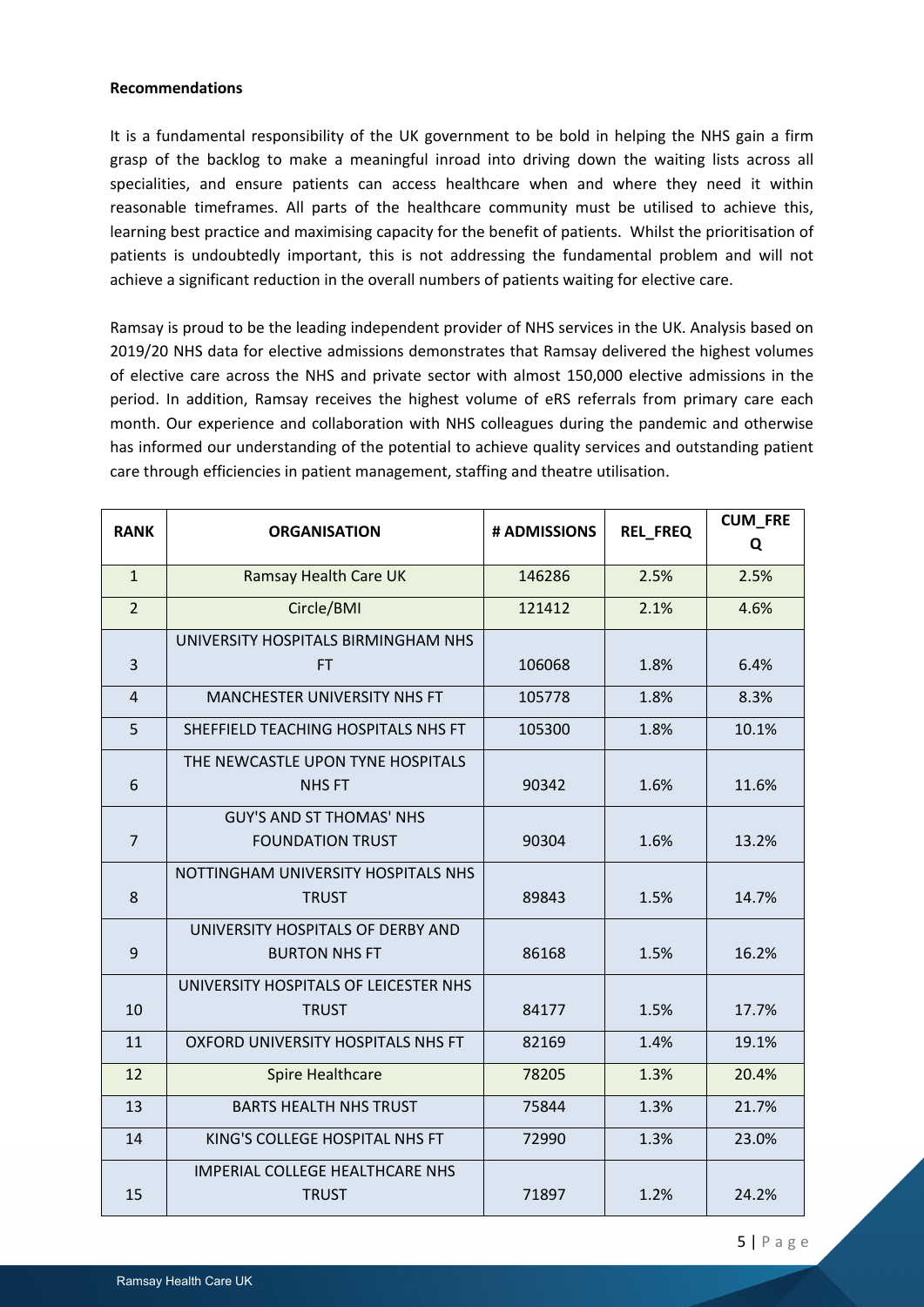Our recommendations are set out in 5 key areas for focus.

## **eRS and Patient Choice**

Choice has to be re-established as a fundamental pillar of NHS performance, with eRS fully enabled and utilised across the England. Economically speaking, allowing supply and demand is the most effective way of driving productivity.

Patient choice can only be fully effective when access to waiting time data is freely available to GPs and patients to prevent further exacerbation of the situation as patients are blindly added to the back of the queue and not fairly distributed within the local health system.

#### **Access**

Recovery is driven by productivity with further capacity in the system. Prioritisation of long waiters and redistribution of lists resolves the immediate issue but does not address the fundamental problem of extended wait times to access treatment, increasing the likelihood of negative outcomes in areas of routine care. Furthermore, a sporadic approach to entire system capacity utilisation across regions will lead to a mismatch of experience, creating a postcode lottery and subsequent inequality of access and outcomes. All actions taken by the government must add up to a concerted effort to 'move the dial'.

## **Data Transparency, Capacity Utilisation and Productivity**

Patients should have the right to choose to change clinician and/or provider if stranded on a waiting list for >26 weeks, with the funding following the patient dictated by choice and transparency of local performance data. Patients should not be penalised or held on waiting lists with no visibility of their position in the queue or realistic indication of when they will access treatment required.

The independent sector, and Ramsay specifically, has the ability, record and intent to invest capital into the UK healthcare infrastructure. Building and opening two brand new hospitals during COVID-19 and purchasing 13 new diagnostic modalities – including MRI and CT scanners – created more capacity in the system. Partnership working with local NHS Trusts has supported business case justification to make investment for the benefit of patients. Consideration is required to a procurement programmes to assist adding capacity into the system, echoing the Independent Sector Treatment Centres of 2007.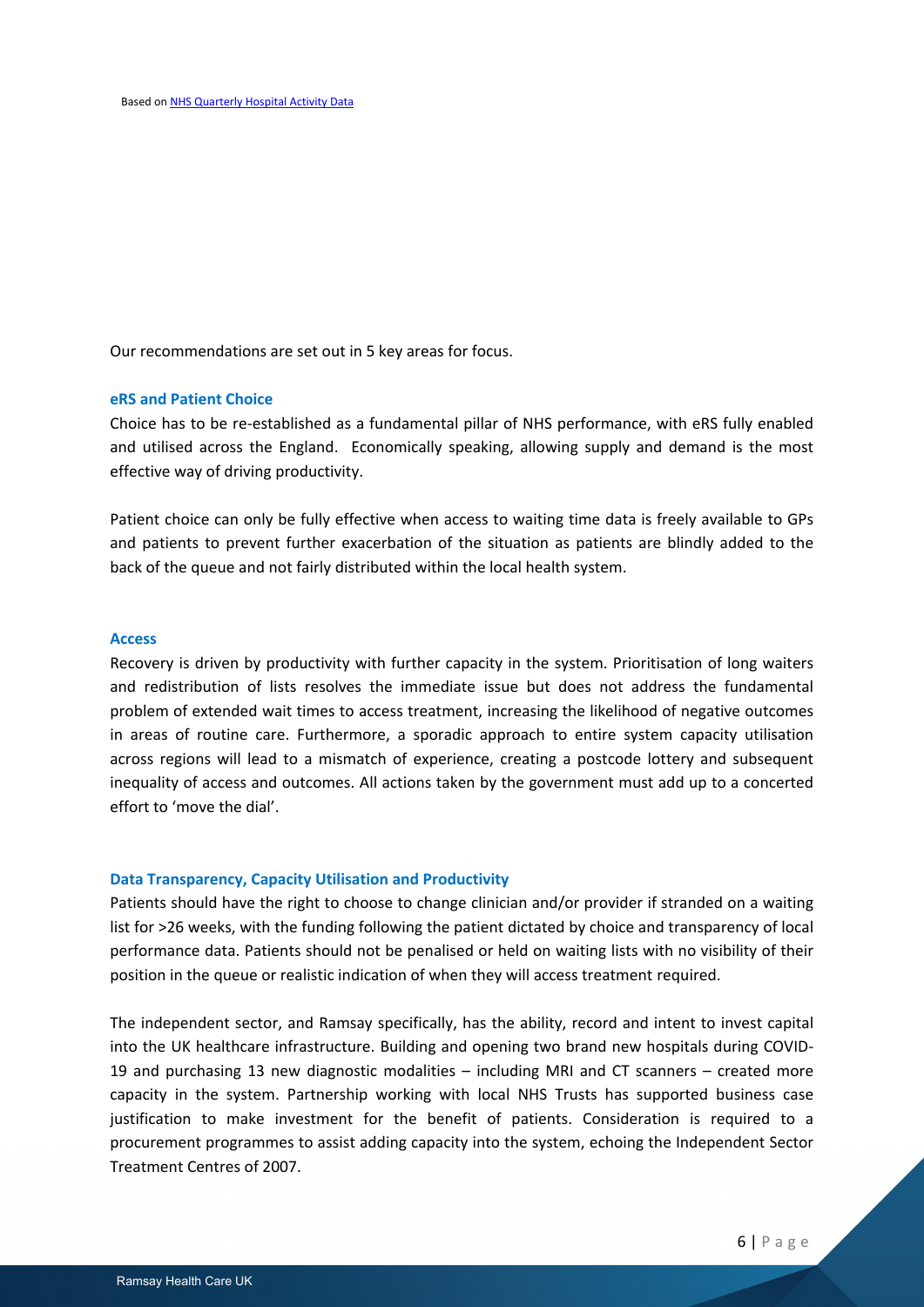A more ambitious and robust plan is required to drive bold targets including the lifting and shifting of waiting lists and their risks to the Independent Sector who is proven in efficiently managing high volumes of elective surgery on streamlined pathways in quality health environments.

# **Contracting**

Additional health funding required to deal with the backlog should be partnered with productivity and volume targets, with a mandated partnership with the Independent Sector to utilise and drive volumes in all areas of healthcare capacity.

Explicit political targets within NHS contracts linked to patient delivery require to be agreed and set out with regular reporting including the re-establishment of the RTT 18-week and 62-day cancer targets.